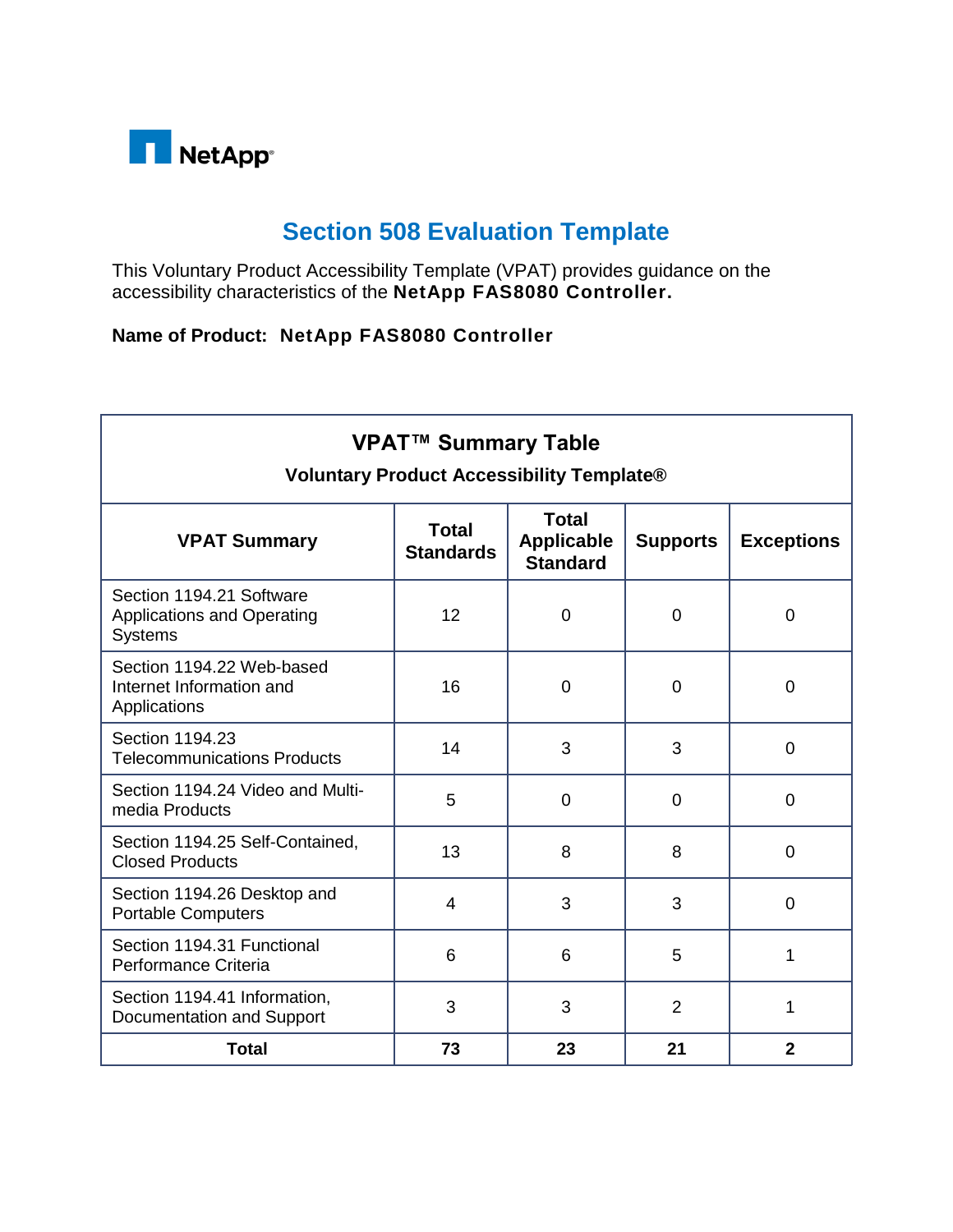

| Section 1194.21 Software Applications and Operating Systems -- Detail<br><b>VPAT™</b>                                                                                                                                                                                                                                                                                                                                                                                                                                                                                                                   |                                                       |                                             |  |  |
|---------------------------------------------------------------------------------------------------------------------------------------------------------------------------------------------------------------------------------------------------------------------------------------------------------------------------------------------------------------------------------------------------------------------------------------------------------------------------------------------------------------------------------------------------------------------------------------------------------|-------------------------------------------------------|---------------------------------------------|--|--|
|                                                                                                                                                                                                                                                                                                                                                                                                                                                                                                                                                                                                         | Voluntary Product Accessibility Template <sup>®</sup> |                                             |  |  |
| <b>Criteria</b>                                                                                                                                                                                                                                                                                                                                                                                                                                                                                                                                                                                         | <b>Supporting</b><br><b>Features</b>                  | <b>Remarks and explanations</b>             |  |  |
| (a) When software is designed to<br>run on a system that has a<br>keyboard, product functions shall<br>be executable from a keyboard<br>where the function itself or the<br>result of performing a function<br>can be discerned textually.                                                                                                                                                                                                                                                                                                                                                              | <b>Not</b><br>Applicable                              | These criteria do not apply to controllers. |  |  |
| (b) Applications shall not disrupt<br>or disable activated features of<br>other products that are identified<br>as accessibility features, where<br>those features are developed<br>and documented according to<br>industry standards. Applications<br>also shall not disrupt or disable<br>activated features of any<br>operating system that are<br>identified as accessibility features<br>where the application<br>programming interface for those<br>accessibility features has been<br>documented by the manufacturer<br>of the operating system and is<br>available to the product<br>developer. | <b>Not</b><br>Applicable                              | These criteria do not apply to controllers. |  |  |
| (c) A well-defined on-screen<br>indication of the current focus<br>shall be provided that moves<br>among interactive interface<br>elements as the input focus<br>changes. The focus shall be<br>programmatically exposed so<br>that Assistive Technology can<br>track focus and focus changes.                                                                                                                                                                                                                                                                                                          | <b>Not</b><br>Applicable                              | These criteria do not apply to controllers. |  |  |
| (d) Sufficient information about a<br>user interface element including<br>the identity, operation and state<br>of the element shall be available<br>to Assistive Technology. When<br>an image represents a program<br>element, the information                                                                                                                                                                                                                                                                                                                                                          | <b>Not</b><br>Applicable                              | These criteria do not apply to controllers. |  |  |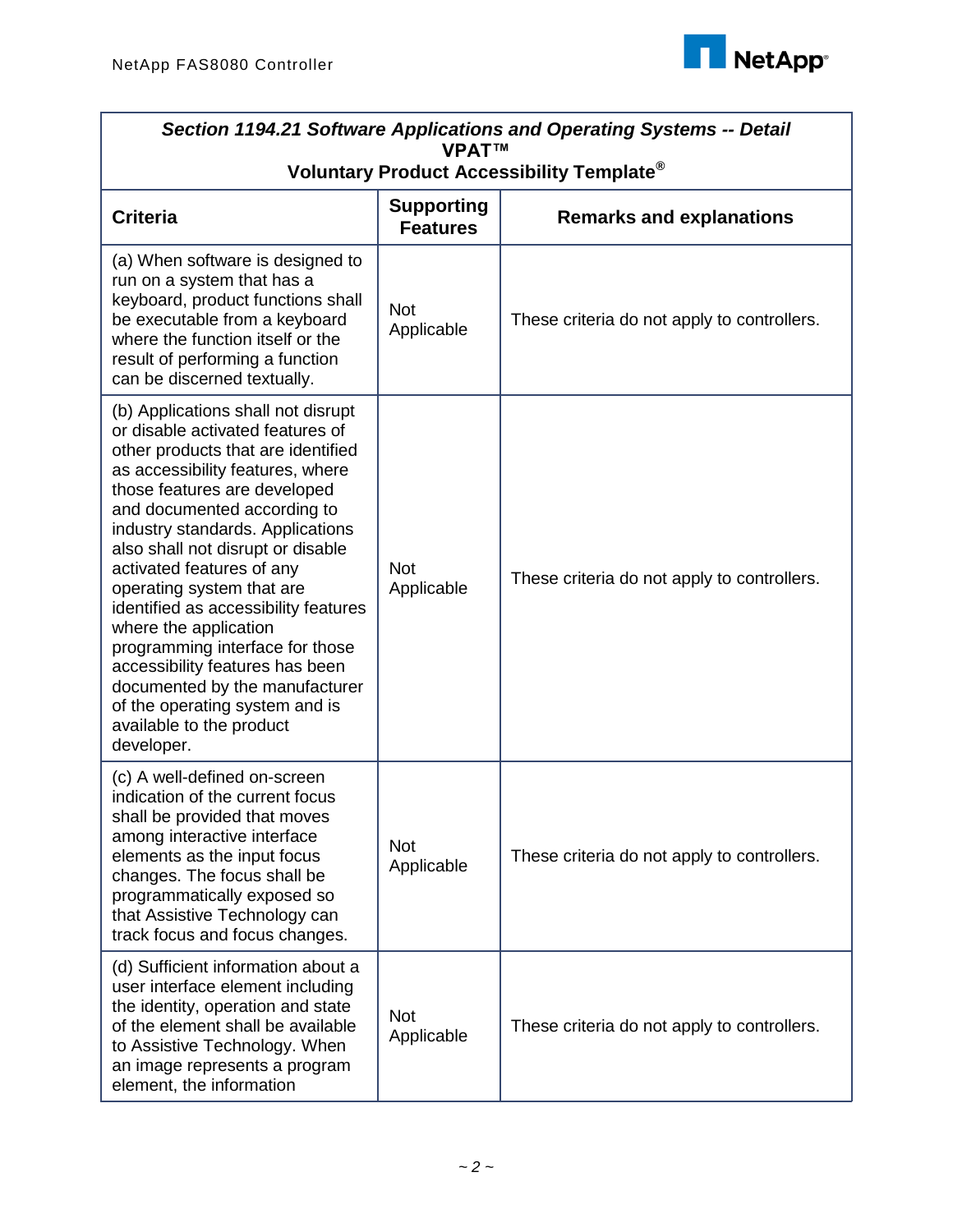

| conveyed by the image must also<br>be available in text.                                                                                                                                                                                  |                          |                                             |
|-------------------------------------------------------------------------------------------------------------------------------------------------------------------------------------------------------------------------------------------|--------------------------|---------------------------------------------|
| (e) When bitmap images are<br>used to identify controls, status<br>indicators, or other programmatic<br>elements, the meaning assigned<br>to those images shall be<br>consistent throughout an<br>application's performance.              | <b>Not</b><br>Applicable | These criteria do not apply to controllers. |
| (f) Textual information shall be<br>provided through operating<br>system functions for displaying<br>text. The minimum information<br>that shall be made available is<br>text content, text input caret<br>location, and text attributes. | <b>Not</b><br>Applicable | These criteria do not apply to controllers. |
| (g) Applications shall not override<br>user selected contrast and color<br>selections and other individual<br>display attributes.                                                                                                         | <b>Not</b><br>Applicable | These criteria do not apply to controllers. |
| (h) When animation is displayed,<br>the information shall be<br>displayable in at least one non-<br>animated presentation mode at<br>the option of the user.                                                                              | <b>Not</b><br>Applicable | These criteria do not apply to controllers. |
| (i) Color coding shall not be used<br>as the only means of conveying<br>information, indicating an action,<br>prompting a response, or<br>distinguishing a visual element.                                                                | <b>Not</b><br>Applicable | These criteria do not apply to controllers. |
| (j) When a product permits a user<br>to adjust color and contrast<br>settings, a variety of color<br>selections capable of producing a<br>range of contrast levels shall be<br>provided.                                                  | Not<br>Applicable        | These criteria do not apply to controllers. |
| (k) Software shall not use<br>flashing or blinking text, objects,<br>or other elements having a flash<br>or blink frequency greater than 2<br>Hz and lower than 55 Hz.                                                                    | <b>Not</b><br>Applicable | These criteria do not apply to controllers. |
| (I) When electronic forms are<br>used, the form shall allow people<br>using Assistive Technology to<br>access the information, field                                                                                                      | <b>Not</b><br>Applicable | These criteria do not apply to controllers. |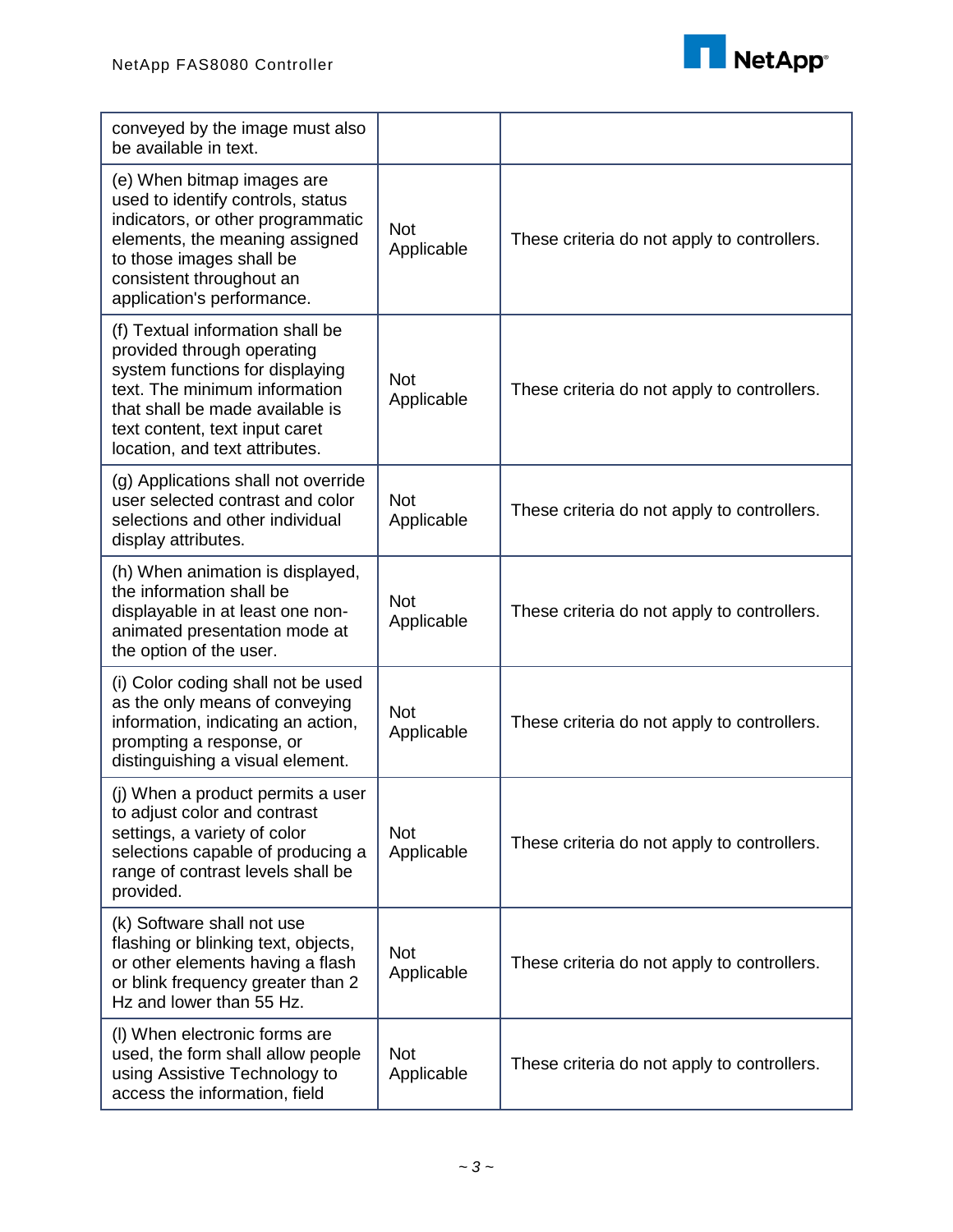

| elements, and functionality<br>required for completion and<br>57 submission of the form, |  |  |
|------------------------------------------------------------------------------------------|--|--|
| including all directions and cues.                                                       |  |  |
|                                                                                          |  |  |

| Section 1194.22 Web-based Internet information and applications -- Detail<br><b>VPAT™</b>                                                                                    |                                      |                                             |  |
|------------------------------------------------------------------------------------------------------------------------------------------------------------------------------|--------------------------------------|---------------------------------------------|--|
| Voluntary Product Accessibility Template <sup>®</sup>                                                                                                                        |                                      |                                             |  |
| <b>Criteria</b>                                                                                                                                                              | <b>Supporting</b><br><b>Features</b> | <b>Remarks and explanations</b>             |  |
| (a) A text equivalent for every<br>non-text element shall be<br>provided (e.g., via "alt",<br>"longdesc", or in element<br>content).                                         | <b>Not</b><br>Applicable             | These criteria do not apply to controllers. |  |
| (b) Equivalent alternatives for<br>any multimedia presentation shall<br>be synchronized with the<br>presentation.                                                            | <b>Not</b><br>Applicable             | These criteria do not apply to controllers. |  |
| (c) Web pages shall be designed<br>so that all information conveyed<br>with color is also available<br>without color, for example from<br>context or markup.                 | <b>Not</b><br>Applicable             | These criteria do not apply to controllers. |  |
| (d) Documents shall be<br>organized so they are readable<br>without requiring an associated<br>style sheet.                                                                  | <b>Not</b><br>Applicable             | These criteria do not apply to controllers. |  |
| (e) Redundant text links shall be<br>provided for each active region of<br>a server-side image map.                                                                          | <b>Not</b><br>Applicable             | These criteria do not apply to controllers. |  |
| (f) Client-side image maps shall<br>be provided instead of server-<br>side image maps except where<br>the regions cannot be defined<br>with an available geometric<br>shape. | <b>Not</b><br>Applicable             | These criteria do not apply to controllers. |  |
| (g) Row and column headers<br>shall be identified for data tables.                                                                                                           | <b>Not</b><br>Applicable             | These criteria do not apply to controllers. |  |
| (h) Markup shall be used to<br>associate data cells and header<br>cells for data tables that have two<br>or more logical levels of row or                                    | <b>Not</b><br>Applicable             | These criteria do not apply to controllers. |  |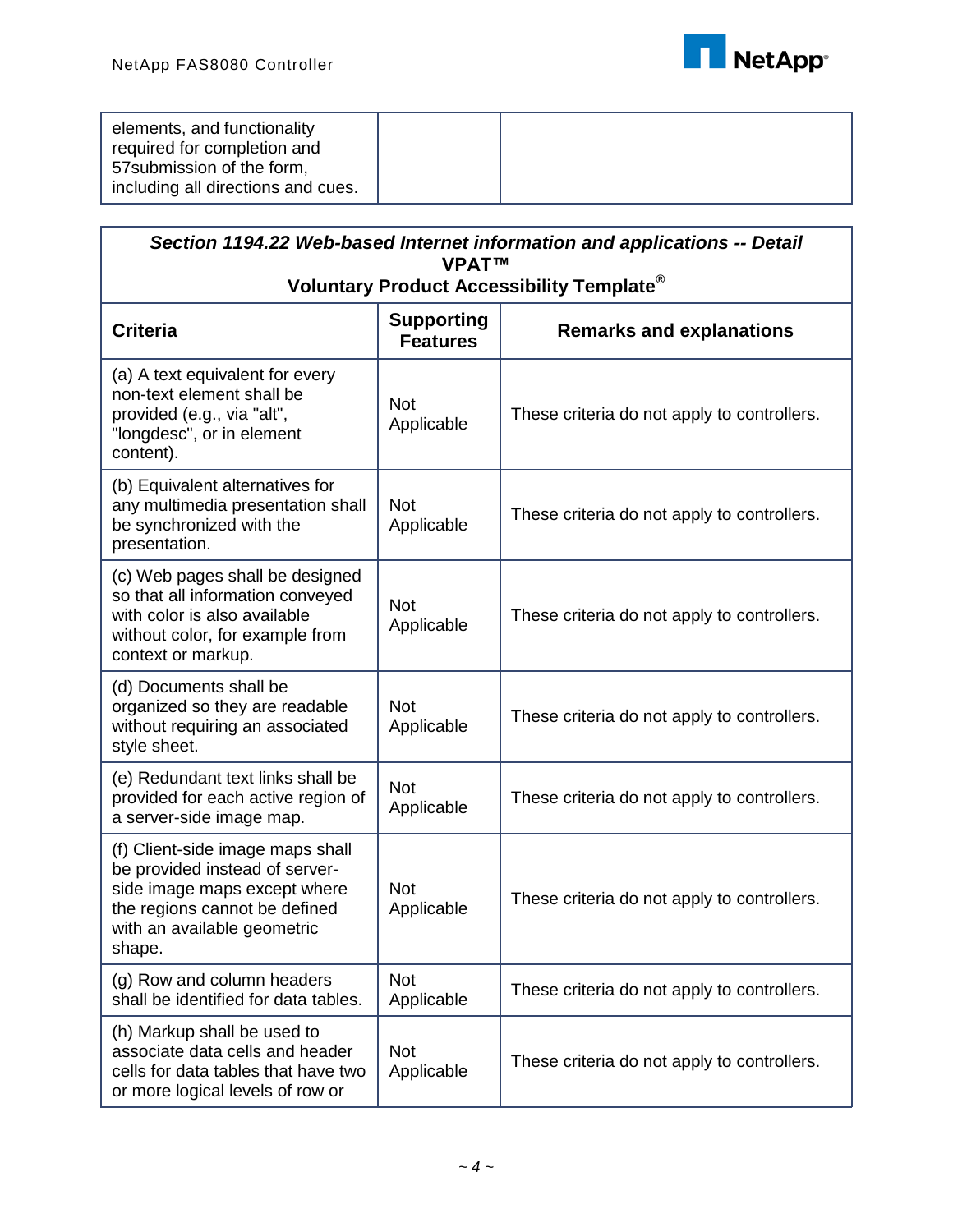

| column headers.                                                                                                                                                                                                                                                                                                             |                          |                                             |
|-----------------------------------------------------------------------------------------------------------------------------------------------------------------------------------------------------------------------------------------------------------------------------------------------------------------------------|--------------------------|---------------------------------------------|
| (i) Frames shall be titled with text<br>that facilitates frame identification<br>and navigation                                                                                                                                                                                                                             | <b>Not</b><br>Applicable | These criteria do not apply to controllers. |
| (j) Pages shall be designed to<br>avoid causing the screen to<br>flicker with a frequency greater<br>than 2 Hz and lower than 55 Hz.                                                                                                                                                                                        | <b>Not</b><br>Applicable | These criteria do not apply to controllers. |
| (k) A text-only page, with<br>equivalent information or<br>functionality, shall be provided to<br>make a web site comply with the<br>provisions of this part, when<br>compliance cannot be<br>accomplished in any other way.<br>The content of the text-only page<br>shall be updated whenever the<br>primary page changes. | <b>Not</b><br>Applicable | These criteria do not apply to controllers. |
| (I) When pages utilize scripting<br>languages to display content, or<br>to create interface elements, the<br>information provided by the script<br>shall be identified with functional<br>text that can be read by Assistive<br>Technology.                                                                                 | <b>Not</b><br>Applicable | These criteria do not apply to controllers. |
| (m) When a web page requires<br>that an applet, plug-in or other<br>application be present on the<br>client system to interpret page<br>content, the page must provide a<br>link to a plug-in or applet that<br>complies with §1194.21(a)<br>through (I).                                                                   | <b>Not</b><br>Applicable | These criteria do not apply to controllers. |
| (n) When electronic forms are<br>designed to be completed on-<br>line, the form shall allow people<br>using Assistive Technology to<br>access the information, field<br>elements, and functionality<br>required for completion and<br>submission of the form, including<br>all directions and cues.                         | <b>Not</b><br>Applicable | These criteria do not apply to controllers. |
| (o) A method shall be provided<br>that permits users to skip<br>repetitive navigation links.                                                                                                                                                                                                                                | <b>Not</b><br>Applicable | These criteria do not apply to controllers. |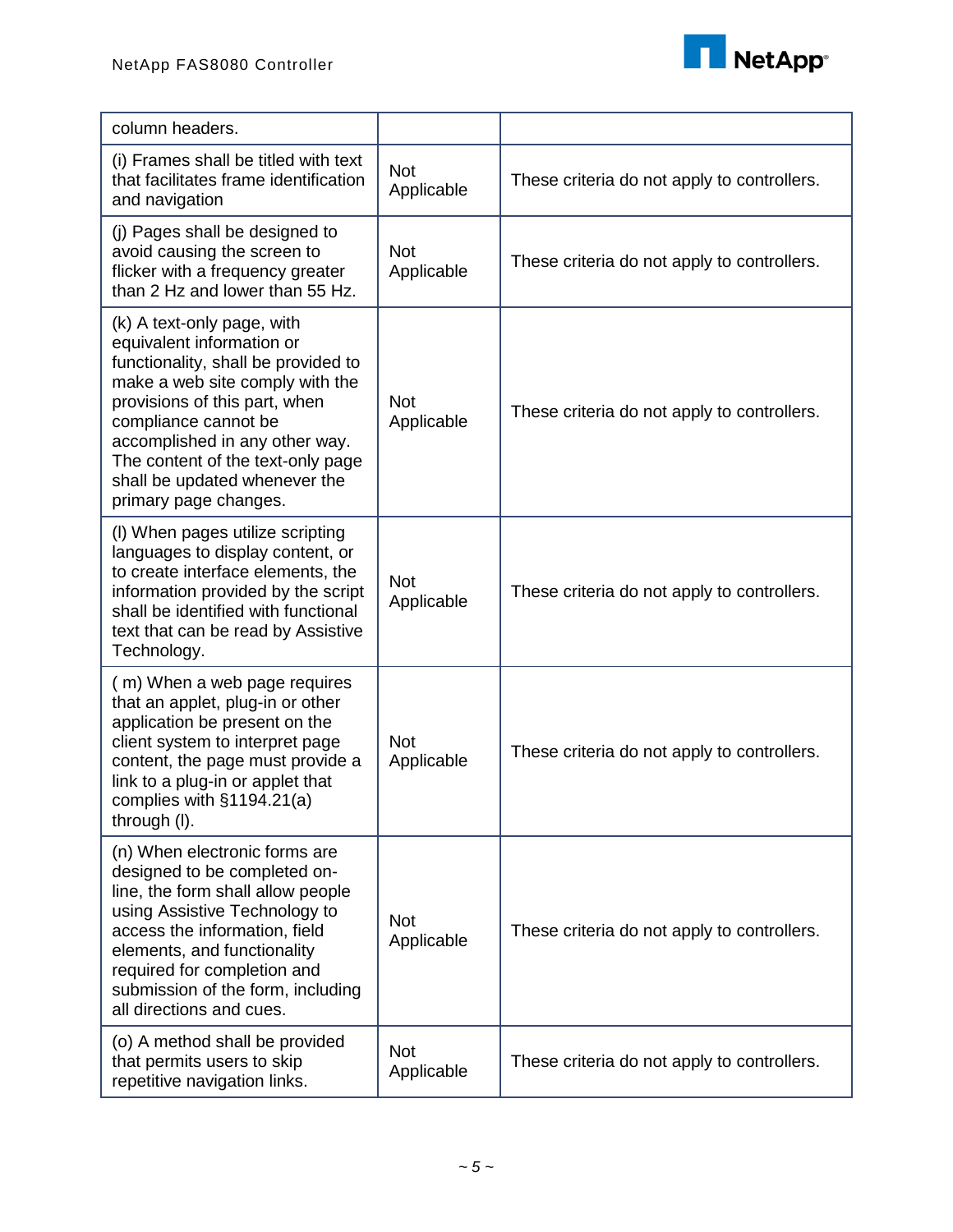

| (p) When a timed response is<br>required, the user shall be<br>alerted and given sufficient time<br>to indicate more time is required. | <b>Not</b><br>Applicable | These criteria do not apply to controllers. |
|----------------------------------------------------------------------------------------------------------------------------------------|--------------------------|---------------------------------------------|
|----------------------------------------------------------------------------------------------------------------------------------------|--------------------------|---------------------------------------------|

*Note to 1194.22:* The Board interprets paragraphs (a) through (k) of this section as consistent with the following priority 1 Checkpoints of the Web Content Accessibility Guidelines 1.0 (WCAG 1.0) (May 5 1999) published by the Web Accessibility Initiative of the World Wide Web Consortium: Paragraph (a) - 1.1, (b) - 1.4, (c) - 2.1, (d) - 6.1, (e) - 1.2, (f) - 9.1, (g) - 5.1, (h) - 5.2, (i) - 12.1, (j) - 7.1, (k) - 11.4.

| Section 1194.23 Telecommunications Products - Detail<br><b>VPAT™</b>                                                                                                                                                                                                                                                                                                  |                                      |                                               |  |
|-----------------------------------------------------------------------------------------------------------------------------------------------------------------------------------------------------------------------------------------------------------------------------------------------------------------------------------------------------------------------|--------------------------------------|-----------------------------------------------|--|
| Voluntary Product Accessibility Template <sup>®</sup>                                                                                                                                                                                                                                                                                                                 |                                      |                                               |  |
| <b>Criteria</b>                                                                                                                                                                                                                                                                                                                                                       | <b>Supporting</b><br><b>Features</b> | <b>Remarks and explanations</b>               |  |
| (a) Telecommunications products<br>or systems which provide a<br>function allowing voice<br>communication and which do not<br>themselves provide a TTY<br>functionality shall provide a<br>standard non-acoustic<br>connection point for TTYs.<br>Microphones shall be capable of<br>being turned on and off to allow<br>the user to intermix speech with<br>TTY use. | <b>Not</b><br>Applicable             | Not a Telecommunications Product or<br>System |  |
| (b) Telecommunications products<br>which include voice<br>communication functionality shall<br>support all commonly used<br>cross-manufacturer non-<br>proprietary standard TTY signal<br>protocols.                                                                                                                                                                  | <b>Not</b><br>Applicable             | Not a Telecommunications Product or<br>System |  |
| (c) Voice mail, auto-attendant,<br>and interactive voice response<br>telecommunications systems<br>shall be usable by TTY users<br>with their TTYs.                                                                                                                                                                                                                   | <b>Not</b><br>Applicable             | Not a Telecommunications Product or<br>System |  |
| (d) Voice mail, messaging, auto-<br>attendant, and interactive voice<br>response telecommunications<br>systems that require a response<br>from a user within a time interval,                                                                                                                                                                                         | <b>Not</b><br>Applicable             | Not a Telecommunications Product or<br>System |  |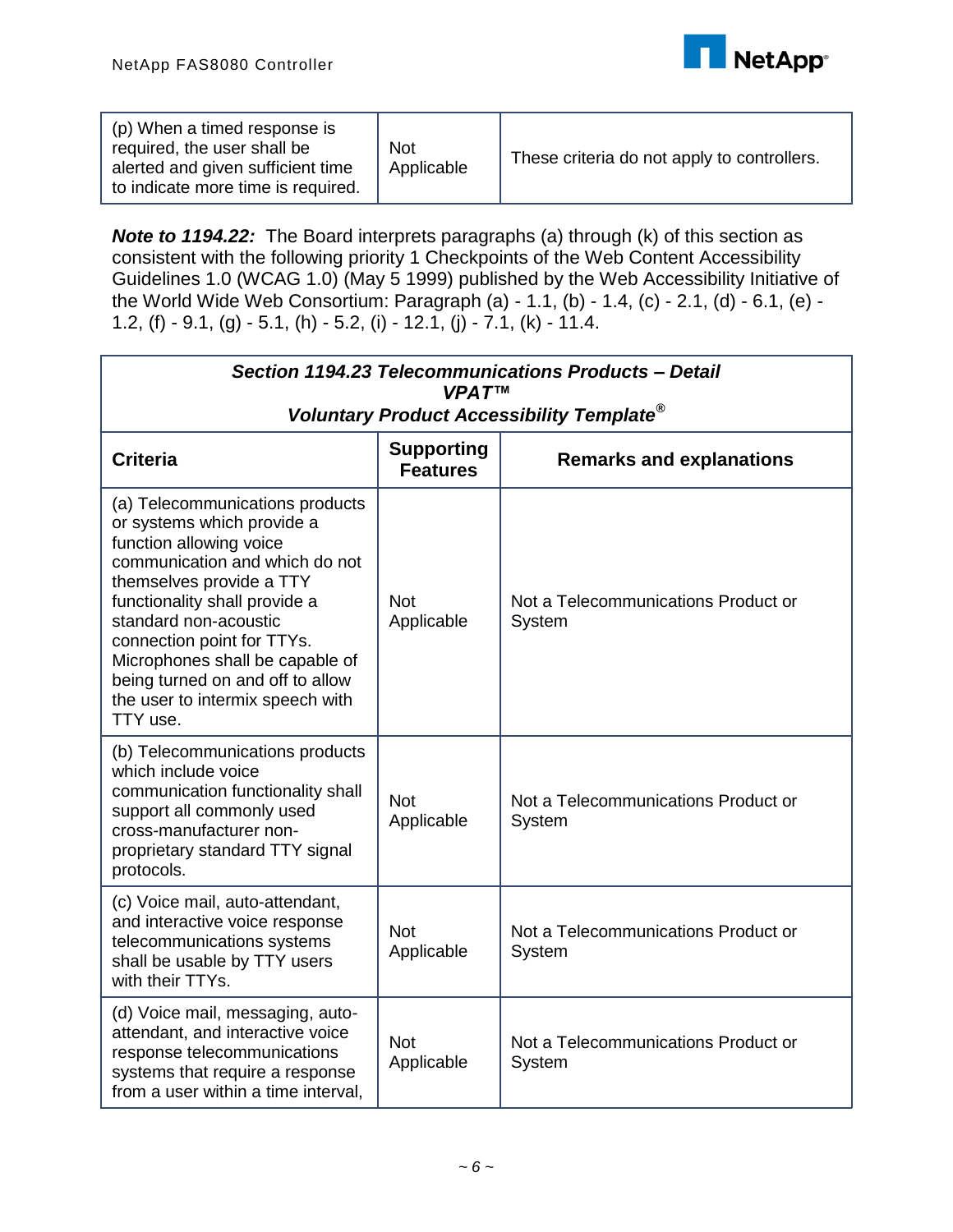

| shall give an alert when the time<br>interval is about to run out, and<br>shall provide sufficient time for<br>the user to indicate more time is<br>required.                                                                                                                  |                          |                                                |
|--------------------------------------------------------------------------------------------------------------------------------------------------------------------------------------------------------------------------------------------------------------------------------|--------------------------|------------------------------------------------|
| (e) Where provided, caller<br>identification and similar<br>telecommunications functions<br>shall also be available for users<br>of TTYs, and for users who<br>cannot see displays.                                                                                            | <b>Not</b><br>Applicable | Not a Telecommunications Product or<br>System  |
| (f) For transmitted voice signals,<br>telecommunications products<br>shall provide a gain adjustable up<br>to a minimum of 20 dB. For<br>incremental volume control, at<br>least one intermediate step of 12<br>dB of gain shall be provided.                                  | <b>Not</b><br>Applicable | Not a Telecommunications Product or<br>System  |
| (g) If the telecommunications<br>product allows a user to adjust<br>the receive volume, a function<br>shall be provided to automatically<br>reset the volume to the default<br>level after every use.                                                                          | <b>Not</b><br>Applicable | Not a Telecommunications Product or<br>System  |
| (h) Where a telecommunications<br>product delivers output by an<br>audio transducer which is<br>normally held up to the ear, a<br>means for effective magnetic<br>wireless coupling to hearing<br>technologies shall be provided.                                              | <b>Not</b><br>Applicable | Not a Telecommunications Product or<br>System. |
| (i) Interference to hearing<br>technologies (including hearing<br>aids, cochlear implants, and<br>assistive listening devices) shall<br>be reduced to the lowest possible<br>level that allows a user of hearing<br>technologies to utilize the<br>telecommunications product. | <b>Not</b><br>Applicable | Not a Telecommunications Product or<br>System  |
| (j) Products that transmit or<br>conduct information or<br>communication, shall pass<br>through cross-manufacturer, non-<br>proprietary, industry-standard<br>codes, translation protocols,<br>formats or other information                                                    | <b>Not</b><br>Applicable | Not a Telecommunications Product or<br>System  |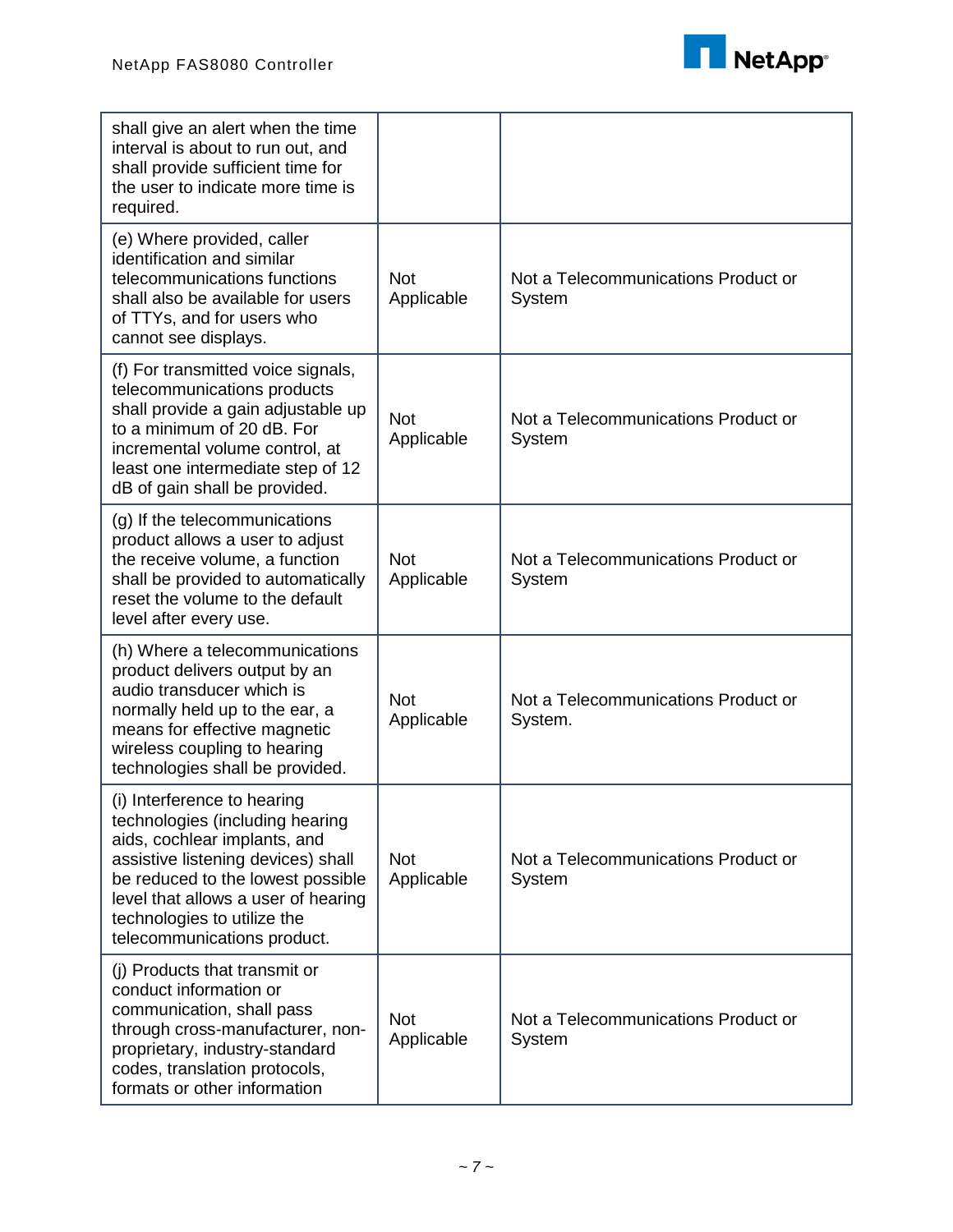

| necessary to provide the<br>information or communication in<br>a usable format. Technologies<br>which use encoding, signal<br>compression, format<br>transformation, or similar<br>techniques shall not remove<br>information needed for access or<br>shall restore it upon delivery.                                                    |                          |                                                                                                                                                                                                                                                                                                                    |
|------------------------------------------------------------------------------------------------------------------------------------------------------------------------------------------------------------------------------------------------------------------------------------------------------------------------------------------|--------------------------|--------------------------------------------------------------------------------------------------------------------------------------------------------------------------------------------------------------------------------------------------------------------------------------------------------------------|
| (k)(1) Products which have<br>mechanically operated controls<br>or keys shall comply with the<br>following: Controls and Keys<br>shall be tactilely discernible<br>without activating the controls or<br>keys.                                                                                                                           | <b>Supports</b>          | Product has mechanically operated<br>controls or keys that comply with the<br>following: Controls and Keys shall be<br>tactilely discernible without activating the<br>controls or keys.                                                                                                                           |
| (k)(2) Products which have<br>mechanically operated controls<br>or keys shall comply with the<br>following: Controls and Keys<br>shall be operable with one hand<br>and shall not require tight<br>grasping, pinching, twisting of the<br>wrist. The force required to<br>activate controls and keys shall<br>be 5 lbs. (22.2N) maximum. | Supports                 | Product has mechanically operated<br>controls or keys that comply with the<br>following: Controls and Keys shall be<br>operable with one hand and shall not<br>require tight grasping, pinching, twisting of<br>the wrist. The force required to activate<br>controls and keys shall be 5 lbs. (22.2N)<br>maximum. |
| (k)(3) Products which have<br>mechanically operated controls<br>or keys shall comply with the<br>following: If key repeat is<br>supported, the delay before<br>repeat shall be adjustable to at<br>least 2 seconds. Key repeat rate<br>shall be adjustable to 2 seconds<br>per character.                                                | <b>Not</b><br>Applicable | Product does not support key repeat<br>functionality.                                                                                                                                                                                                                                                              |
| (k)(4) Products which have<br>mechanically operated controls<br>or keys shall comply with the<br>following: The status of all<br>locking or toggle controls or keys<br>shall be visually discernible, and<br>discernible either through touch<br>or sound.                                                                               | Supports                 | Product has mechanically operated<br>controls or keys and complies with the<br>following: The status of all locking or toggle<br>controls or keys shall be visually<br>discernible, and discernible either through<br>touch or sound.                                                                              |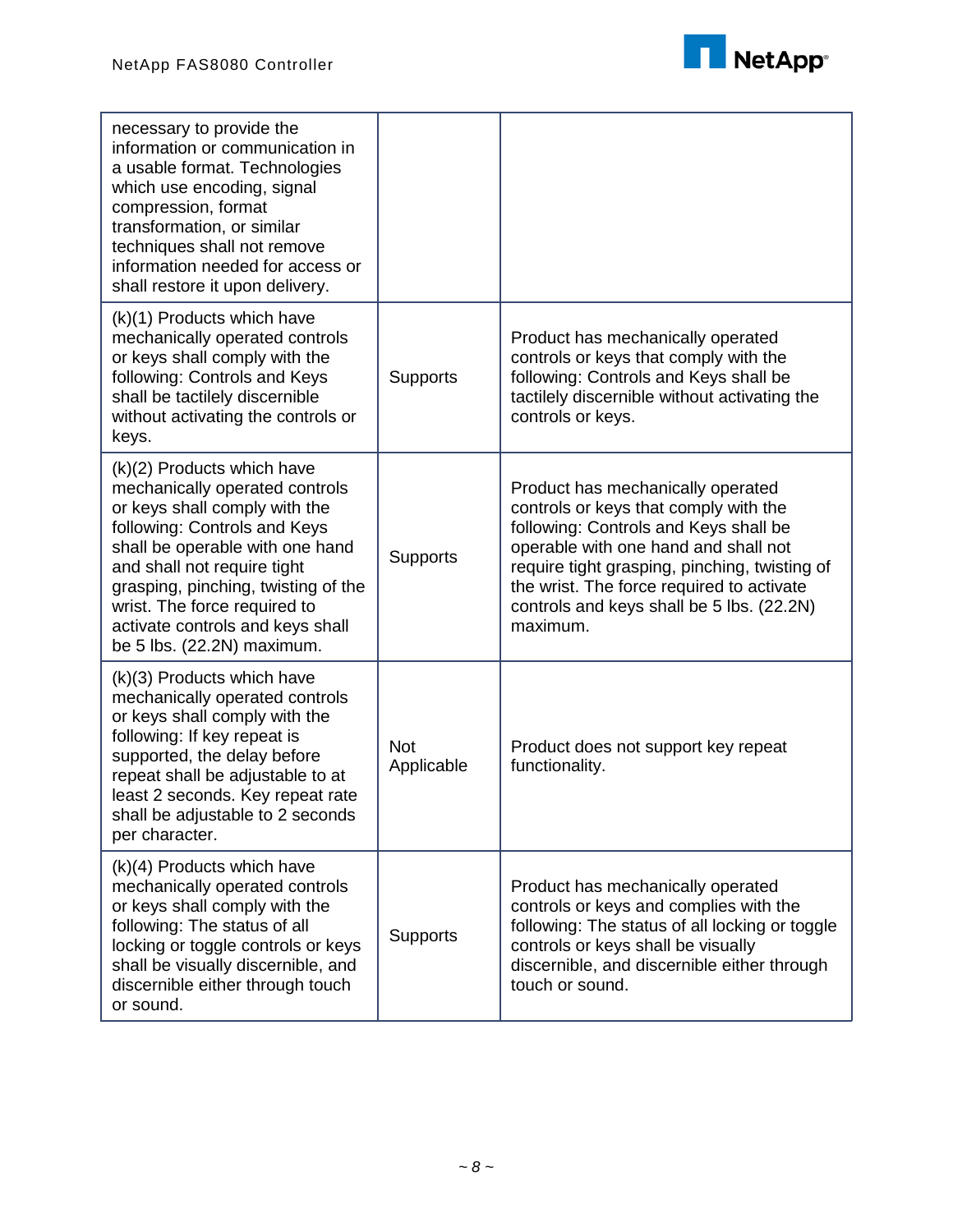

| Section 1194.24 Video and Multi-media Products - Detail<br><b>VPAT™</b>                                                                                                                                                                                                                                                                                                                                                                                                                                                                                                                                                                                                                                                                                                                                                                                                                                                                                                    |                                      |                                             |  |
|----------------------------------------------------------------------------------------------------------------------------------------------------------------------------------------------------------------------------------------------------------------------------------------------------------------------------------------------------------------------------------------------------------------------------------------------------------------------------------------------------------------------------------------------------------------------------------------------------------------------------------------------------------------------------------------------------------------------------------------------------------------------------------------------------------------------------------------------------------------------------------------------------------------------------------------------------------------------------|--------------------------------------|---------------------------------------------|--|
| Voluntary Product Accessibility Template®                                                                                                                                                                                                                                                                                                                                                                                                                                                                                                                                                                                                                                                                                                                                                                                                                                                                                                                                  |                                      |                                             |  |
| <b>Criteria</b>                                                                                                                                                                                                                                                                                                                                                                                                                                                                                                                                                                                                                                                                                                                                                                                                                                                                                                                                                            | <b>Supporting</b><br><b>Features</b> | <b>Remarks and explanations</b>             |  |
| (a) All analog television displays<br>13 inches and larger, and<br>computer equipment that<br>includes analog television<br>receiver or display circuitry, shall<br>be equipped with caption<br>decoder circuitry which<br>appropriately receives, decodes,<br>and displays closed captions<br>from broadcast, cable, videotape,<br>and DVD signals. As soon as<br>practicable, but not later than<br>July 1, 2002, widescreen digital<br>television (DTV) displays<br>measuring at least 7.8 inches<br>vertically, DTV sets with<br>conventional displays measuring<br>at least 13 inches vertically, and<br>stand-alone DTV tuners, whether<br>or not they are marketed with<br>display screens, and computer<br>equipment that includes DTV<br>receiver or display circuitry, shall<br>be equipped with caption<br>decoder circuitry which<br>appropriately receives, decodes,<br>and displays closed captions<br>from broadcast, cable, videotape,<br>and DVD signals. | <b>Not</b><br>Applicable             | These criteria do not apply to controllers. |  |
| (b) Television tuners, including<br>tuner cards for use in computers,<br>shall be equipped with secondary<br>audio program playback circuitry.                                                                                                                                                                                                                                                                                                                                                                                                                                                                                                                                                                                                                                                                                                                                                                                                                             | <b>Not</b><br>Applicable             | These criteria do not apply to controllers. |  |
| (c) All training and informational<br>video and multimedia<br>productions which support the<br>agency's mission, regardless of<br>format, that contain speech or<br>other audio information<br>necessary for the comprehension<br>of the content, shall be open or<br>closed captioned.                                                                                                                                                                                                                                                                                                                                                                                                                                                                                                                                                                                                                                                                                    | <b>Not</b><br>Applicable             | These criteria do not apply to controllers. |  |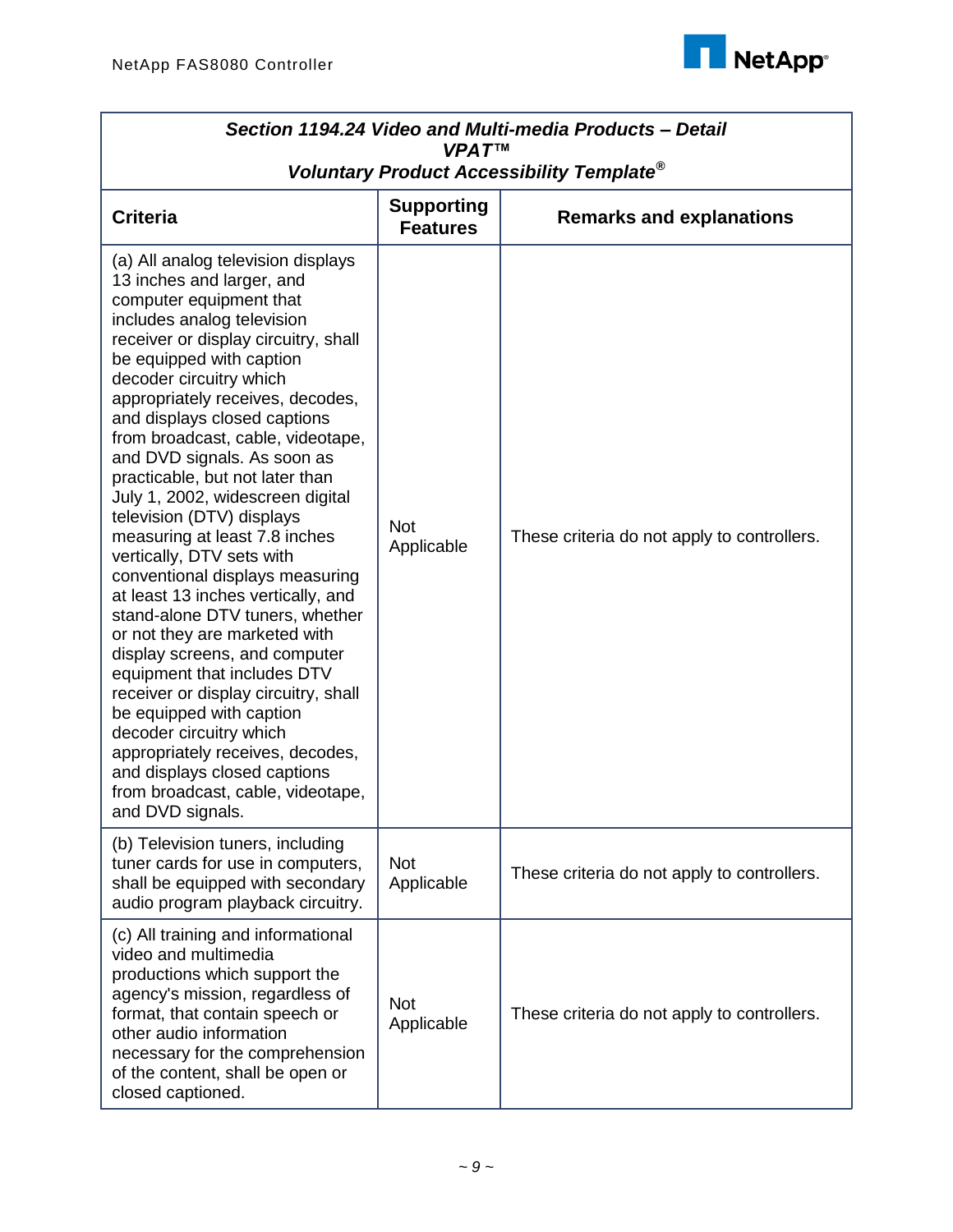

| (d) All training and informational<br>video and multimedia<br>productions which support the<br>agency's mission, regardless of<br>format, that contain visual<br>information necessary for the<br>comprehension of the content,<br>shall be audio described. | <b>Not</b><br>Applicable | These criteria do not apply to controllers. |
|--------------------------------------------------------------------------------------------------------------------------------------------------------------------------------------------------------------------------------------------------------------|--------------------------|---------------------------------------------|
| (e) Display or presentation of<br>alternate text presentation or<br>audio descriptions shall be user-<br>selectable unless permanent.                                                                                                                        | <b>Not</b><br>Applicable | These criteria do not apply to controllers. |

| Section 1194.25 Self-Contained, Closed Products - Detail<br><b>VPATTM</b><br>Voluntary Product Accessibility Template <sup>®</sup>                                                                                                                       |                                      |                                                                                       |
|----------------------------------------------------------------------------------------------------------------------------------------------------------------------------------------------------------------------------------------------------------|--------------------------------------|---------------------------------------------------------------------------------------|
| <b>Criteria</b>                                                                                                                                                                                                                                          | <b>Supporting</b><br><b>Features</b> | <b>Remarks and explanations</b>                                                       |
| (a) Self contained products shall<br>be usable by people with<br>disabilities without requiring an<br>end-user to attach Assistive<br>Technology to the product.<br>Personal headsets for private<br>listening are not Assistive<br>Technology.          | <b>Supports</b>                      | The product can be used by persons with<br>disabilities without assistive technology. |
| (b) When a timed response is<br>required, the user shall be<br>alerted and given sufficient time<br>to indicate more time is required.                                                                                                                   | <b>Not</b><br>Applicable             | A timed response is not required.                                                     |
| (c) Where a product utilizes<br>touchscreens or contact-sensitive<br>controls, an input method shall<br>be provided that complies with<br>§1194.23 (k) (1) through (4).                                                                                  | <b>Supports</b>                      | The product does not have a touchscreen.<br>Its controls comply with 1194.23(k1-4).   |
| (d) When biometric forms of user<br>identification or control are used,<br>an alternative form of<br>identification or activation, which<br>does not require the user to<br>possess particular biological<br>characteristics, shall also be<br>provided. | <b>Not</b><br>Applicable             | Biometric forms of identification are not<br>used.                                    |
| (e) When products provide                                                                                                                                                                                                                                | <b>Not</b>                           | Audio is not provided.                                                                |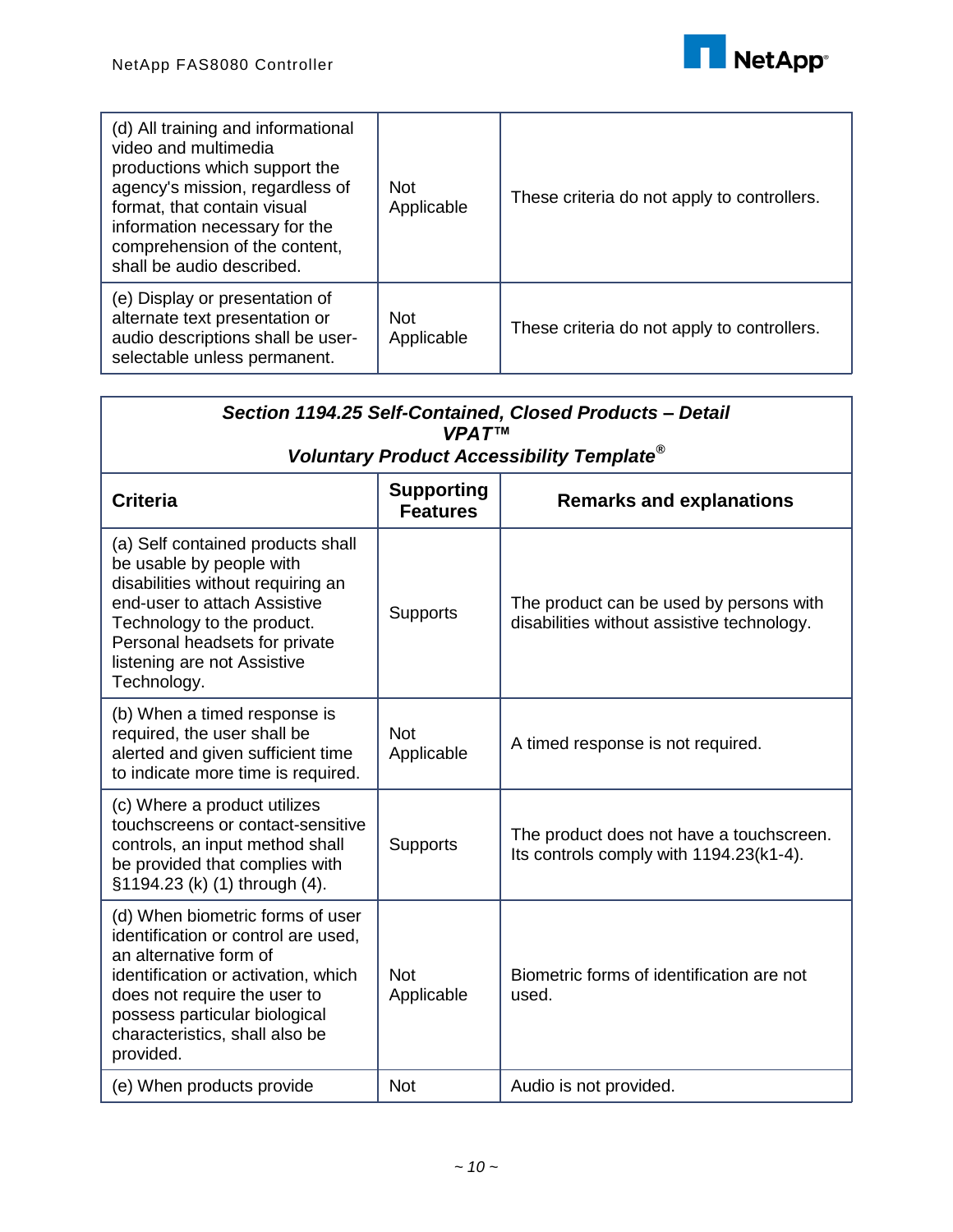

| auditory output, the audio signal<br>shall be provided at a standard<br>signal level through an industry<br>standard connector that will allow<br>for private listening. The product<br>must provide the ability to<br>interrupt, pause, and restart the<br>audio at anytime.                                                                                                                                                                                | Applicable               |                                                                                                                                                                                                                                                                                                                                                                                                                                                          |
|--------------------------------------------------------------------------------------------------------------------------------------------------------------------------------------------------------------------------------------------------------------------------------------------------------------------------------------------------------------------------------------------------------------------------------------------------------------|--------------------------|----------------------------------------------------------------------------------------------------------------------------------------------------------------------------------------------------------------------------------------------------------------------------------------------------------------------------------------------------------------------------------------------------------------------------------------------------------|
| (f) When products deliver voice<br>output in a public area,<br>incremental volume control shall<br>be provided with output<br>amplification up to a level of at<br>least 65 dB. Where the ambient<br>noise level of the environment is<br>above 45 dB, a volume gain of at<br>least 20 dB above the ambient<br>level shall be user selectable. A<br>function shall be provided to<br>automatically reset the volume to<br>the default level after every use. | <b>Not</b><br>Applicable | The product does not have voice output.                                                                                                                                                                                                                                                                                                                                                                                                                  |
| (g) Color coding shall not be<br>used as the only means of<br>conveying information, indicating<br>an action, prompting a response,<br>or distinguishing a visual<br>element.                                                                                                                                                                                                                                                                                | Supports                 | Color coding is not the sole means of<br>conveying information.                                                                                                                                                                                                                                                                                                                                                                                          |
| (h) When a product permits a<br>user to adjust color and contrast<br>settings, a range of color<br>selections capable of producing a<br>variety of contrast levels shall be<br>provided.                                                                                                                                                                                                                                                                     | <b>Not</b><br>Applicable | The changing of color and contrast settings<br>is not supported.                                                                                                                                                                                                                                                                                                                                                                                         |
| (i) Products shall be designed to<br>avoid causing the screen to<br>flicker with a frequency greater<br>than 2 Hz and lower than 55 Hz.                                                                                                                                                                                                                                                                                                                      | Supports                 | Flashing or Blinking text - Blinking does not<br>occur in the prohibited range.                                                                                                                                                                                                                                                                                                                                                                          |
| (i) (1) Products which are<br>freestanding, non-portable, and<br>intended to be used in one<br>location and which have operable<br>controls shall comply with the<br>following: The position of any<br>operable control shall be<br>determined with respect to a<br>vertical plane, which is 48 inches<br>in length, centered on the                                                                                                                         | Supports                 | Products has operable controls that comply<br>with the following: The position of any<br>operable control shall be determined with<br>respect to a vertical plane, which is 48<br>inches in length, centered on the operable<br>control, and at the maximum protrusion of<br>the product within the 48 inch length on<br>products which are freestanding, non-<br>portable, and intended to be used in one<br>location and which have operable controls. |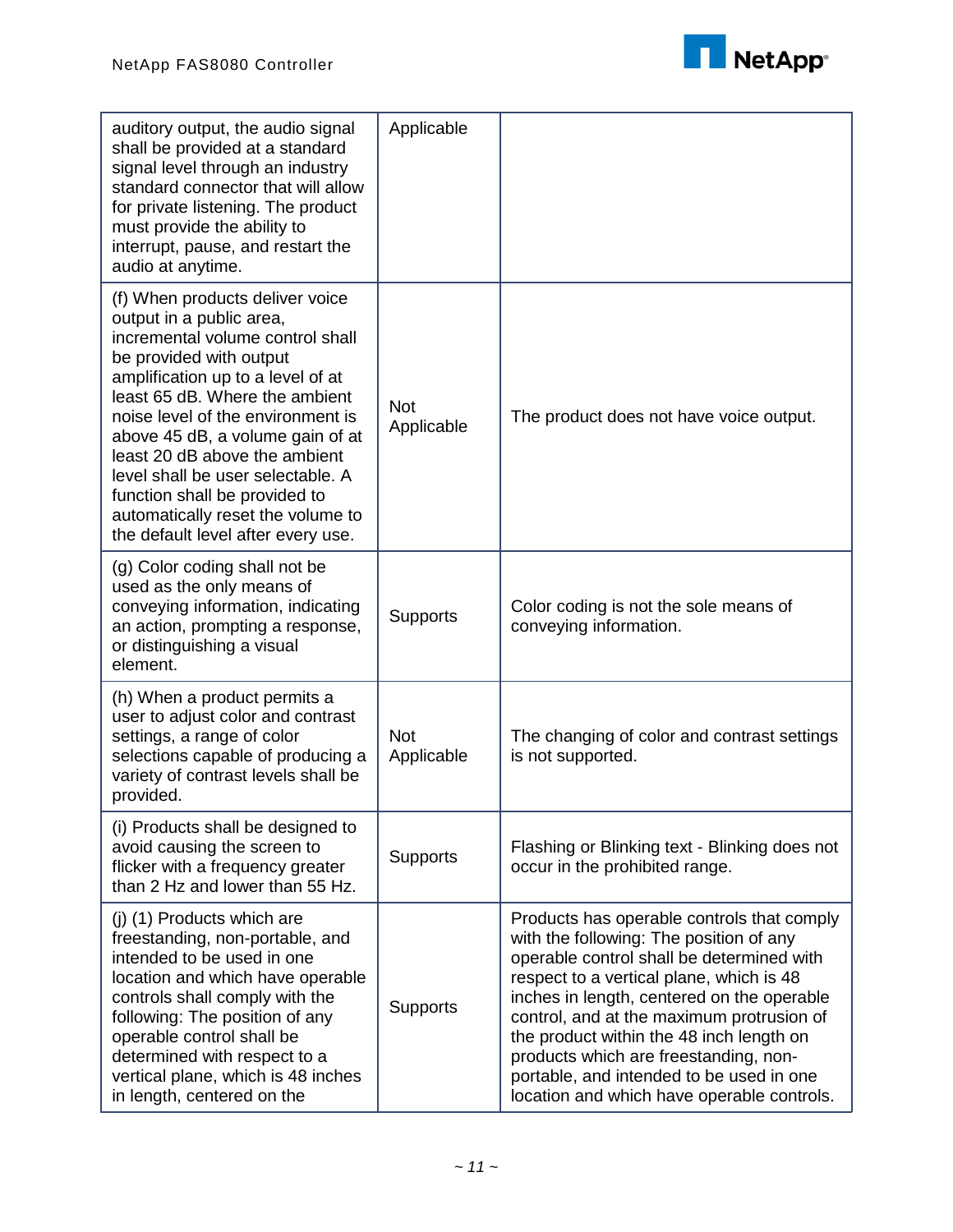

| operable control, and at the<br>maximum protrusion of the<br>product within the 48 inch length<br>on products which are<br>freestanding, non-portable, and<br>intended to be used in one<br>location and which have operable<br>controls.                                                                                                                                                 |                 |                                                                                                                                                                                                                                                                        |
|-------------------------------------------------------------------------------------------------------------------------------------------------------------------------------------------------------------------------------------------------------------------------------------------------------------------------------------------------------------------------------------------|-----------------|------------------------------------------------------------------------------------------------------------------------------------------------------------------------------------------------------------------------------------------------------------------------|
| $(j)(2)$ Products which are<br>freestanding, non-portable, and<br>intended to be used in one<br>location and which have operable<br>controls shall comply with the<br>following: Where any operable<br>control is 10 inches or less<br>behind the reference plane, the<br>height shall be 54 inches<br>maximum and 15 inches<br>minimum above the floor.                                  | Supports        | Product has operable controls that comply<br>with the following: Where any operable<br>control is 10 inches or less behind the<br>reference plane, the height shall be 54<br>inches maximum and 15 inches minimum<br>above the floor.                                  |
| $(j)(3)$ Products which are<br>freestanding, non-portable, and<br>intended to be used in one<br>location and which have operable<br>controls shall comply with the<br>following: Where any operable<br>control is more than 10 inches<br>and not more than 24 inches<br>behind the reference plane, the<br>height shall be 46 inches<br>maximum and 15 inches<br>minimum above the floor. | <b>Supports</b> | Product has operable controls that comply<br>with the following: Where any operable<br>control is more than 10 inches and not<br>more than 24 inches behind the reference<br>plane, the height shall be 46 inches<br>maximum and 15 inches minimum above<br>the floor. |
| (j)(4) Products which are<br>freestanding, non-portable, and<br>intended to be used in one<br>location and which have operable<br>controls shall comply with the<br>following: Operable controls shall<br>not be more than 24 inches<br>behind the reference plane.                                                                                                                       | <b>Supports</b> | Product has operable controls that comply<br>with the following: Operable controls shall<br>not be more than 24 inches behind the<br>reference plane.                                                                                                                  |

| Section 1194.26 Desktop and Portable Computers - Detail<br><b>VPAT<sub>TM</sub></b><br>Voluntary Product Accessibility Template <sup>®</sup> |                               |                                       |  |
|----------------------------------------------------------------------------------------------------------------------------------------------|-------------------------------|---------------------------------------|--|
| <b>Criteria</b>                                                                                                                              | <b>Supporting</b><br>Features | <b>Remarks and explanations</b>       |  |
| (a) All mechanically operated                                                                                                                | <b>Supports</b>               | (1) Product has mechanically operated |  |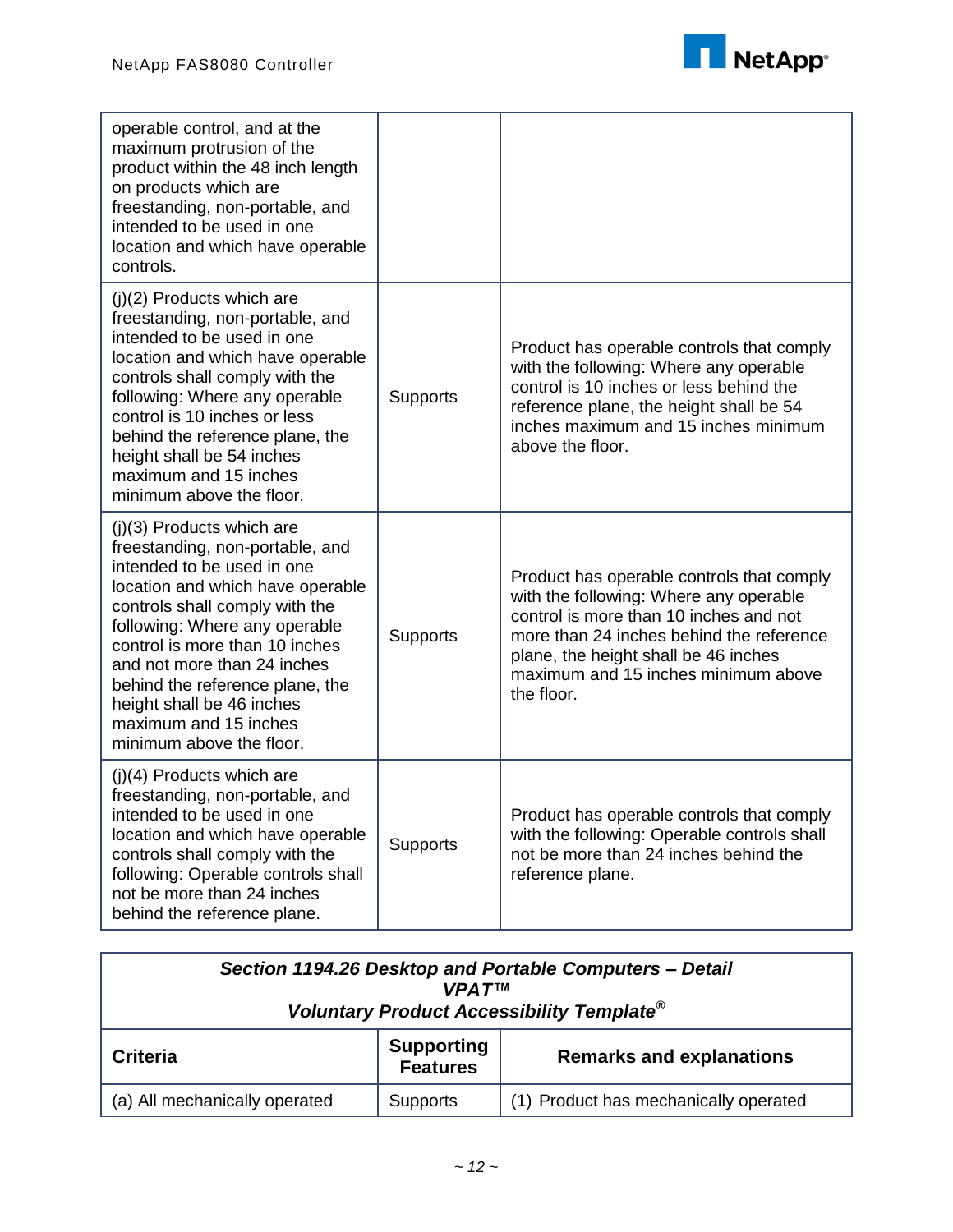

| controls and keys shall comply<br>with §1194.23 (k) (1) through (4).                                                                                                                                                                                     |                          | controls or keys that comply with the<br>following: Controls and Keys shall be<br>tactilely discernible without activating<br>the controls or keys.<br>(2) Product has mechanically operated<br>controls or keys that comply with the<br>following: Controls and Keys shall be<br>operable with one hand and shall not<br>require tight grasping, pinching, twisting<br>of the wrist. The force required to<br>activate controls and keys shall be 5<br>lbs. (22.2N) maximum.<br>(3) Product does not support key repeat<br>functionality.<br>(4) Product has mechanically operated<br>controls or keys and complies with the<br>following: The status of all locking or<br>toggle controls or keys shall be visually<br>discernible, and discernible either<br>through touch or sound. |
|----------------------------------------------------------------------------------------------------------------------------------------------------------------------------------------------------------------------------------------------------------|--------------------------|-----------------------------------------------------------------------------------------------------------------------------------------------------------------------------------------------------------------------------------------------------------------------------------------------------------------------------------------------------------------------------------------------------------------------------------------------------------------------------------------------------------------------------------------------------------------------------------------------------------------------------------------------------------------------------------------------------------------------------------------------------------------------------------------|
| (b) If a product utilizes<br>touchscreens or touch-operated<br>controls, an input method shall<br>be provided that complies with<br>§1194.23 (k) (1) through (4).                                                                                        | <b>Supports</b>          | Product does not use touch-operated<br>controls.                                                                                                                                                                                                                                                                                                                                                                                                                                                                                                                                                                                                                                                                                                                                        |
| (c) When biometric forms of user<br>identification or control are used,<br>an alternative form of<br>identification or activation, which<br>does not require the user to<br>possess particular biological<br>characteristics, shall also be<br>provided. | <b>Not</b><br>Applicable | Product does not use biometric forms of<br>user identification or control.                                                                                                                                                                                                                                                                                                                                                                                                                                                                                                                                                                                                                                                                                                              |
| (d) Where provided, at least one<br>of each type of expansion slots,<br>ports and connectors shall<br>comply with publicly available<br>industry standards                                                                                               | Supports                 | NetApp uses publicly available industry<br>standard ports and connectors.                                                                                                                                                                                                                                                                                                                                                                                                                                                                                                                                                                                                                                                                                                               |

| Section 1194.31 Functional Performance Criteria - Detail<br><b>VPATTM</b><br>Voluntary Product Accessibility Template <sup>®</sup> |                                      |                                                                                |  |
|------------------------------------------------------------------------------------------------------------------------------------|--------------------------------------|--------------------------------------------------------------------------------|--|
| Criteria                                                                                                                           | <b>Supporting</b><br><b>Features</b> | <b>Remarks and explanations</b>                                                |  |
| (a) At least one mode of<br>operation and information                                                                              | <b>Supports</b>                      | The product may be operated without<br>vision. Status information is available |  |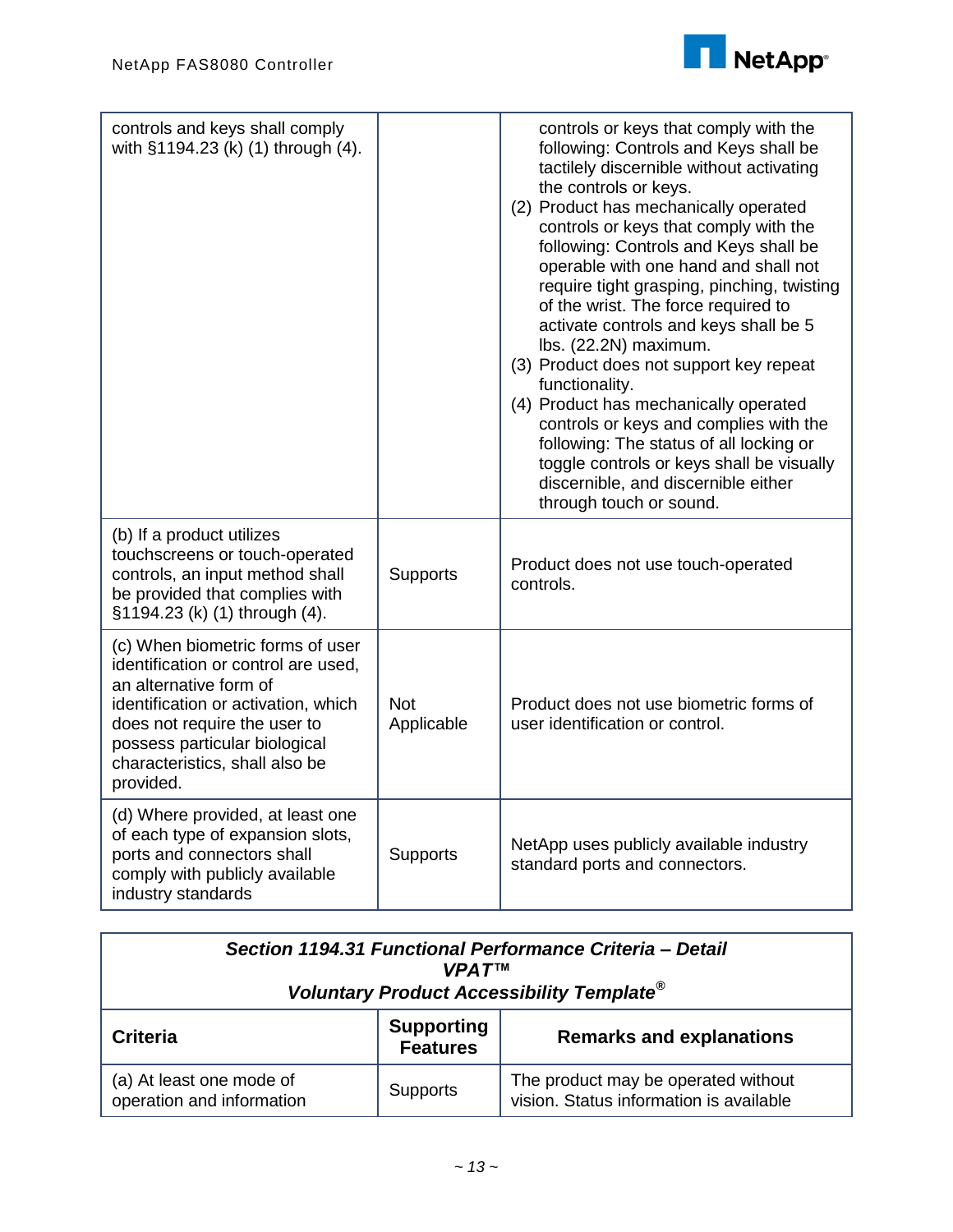

| retrieval that does not require<br>user vision shall be provided, or<br>support for Assistive Technology<br>used by people who are blind or<br>visually impaired shall be<br>provided.                                                                                                                                                 |                                | through the ONTAP software or the<br>Service Processor software.                                                                                                                                                                              |
|----------------------------------------------------------------------------------------------------------------------------------------------------------------------------------------------------------------------------------------------------------------------------------------------------------------------------------------|--------------------------------|-----------------------------------------------------------------------------------------------------------------------------------------------------------------------------------------------------------------------------------------------|
| (b) At least one mode of<br>operation and information<br>retrieval that does not require<br>visual acuity greater than 20/70<br>shall be provided in audio and<br>enlarged print output working<br>together or independently, or<br>support for Assistive Technology<br>used by people who are visually<br>impaired shall be provided. | <b>Supports</b>                | The product may be operated without<br>vision and does not require visual acuity<br>greater than 20/70.                                                                                                                                       |
| (c) At least one mode of<br>operation and information<br>retrieval that does not require<br>user hearing shall be provided, or<br>support for Assistive Technology<br>used by people who are deaf or<br>hard of hearing shall be provided                                                                                              | <b>Supports</b>                | Does not require user hearing to operate or<br>for information retrieval.                                                                                                                                                                     |
| (d) Where audio information is<br>important for the use of a<br>product, at least one mode of<br>operation and information<br>retrieval shall be provided in an<br>enhanced auditory fashion, or<br>support for assistive hearing<br>devices shall be provided.                                                                        | <b>Supports</b>                | Does not require user hearing to operate or<br>for information retrieval.                                                                                                                                                                     |
| (e) At least one mode of<br>operation and information<br>retrieval that does not require<br>user speech shall be provided, or<br>support for Assistive Technology<br>used by people with disabilities<br>shall be provided.                                                                                                            | <b>Supports</b>                | User speech is not required for operations.                                                                                                                                                                                                   |
| (f) At least one mode of operation<br>and information retrieval that<br>does not require fine motor<br>control or simultaneous actions<br>and that is operable with limited<br>reach and strength shall be<br>provided.                                                                                                                | Supports<br>with<br>Exceptions | Operation and information retrieval does<br>not require fine motor control and<br>simultaneous actions. The product may<br>require more than five pounds of force and<br>the use of two hands to remove and<br>replace some hardware modules. |